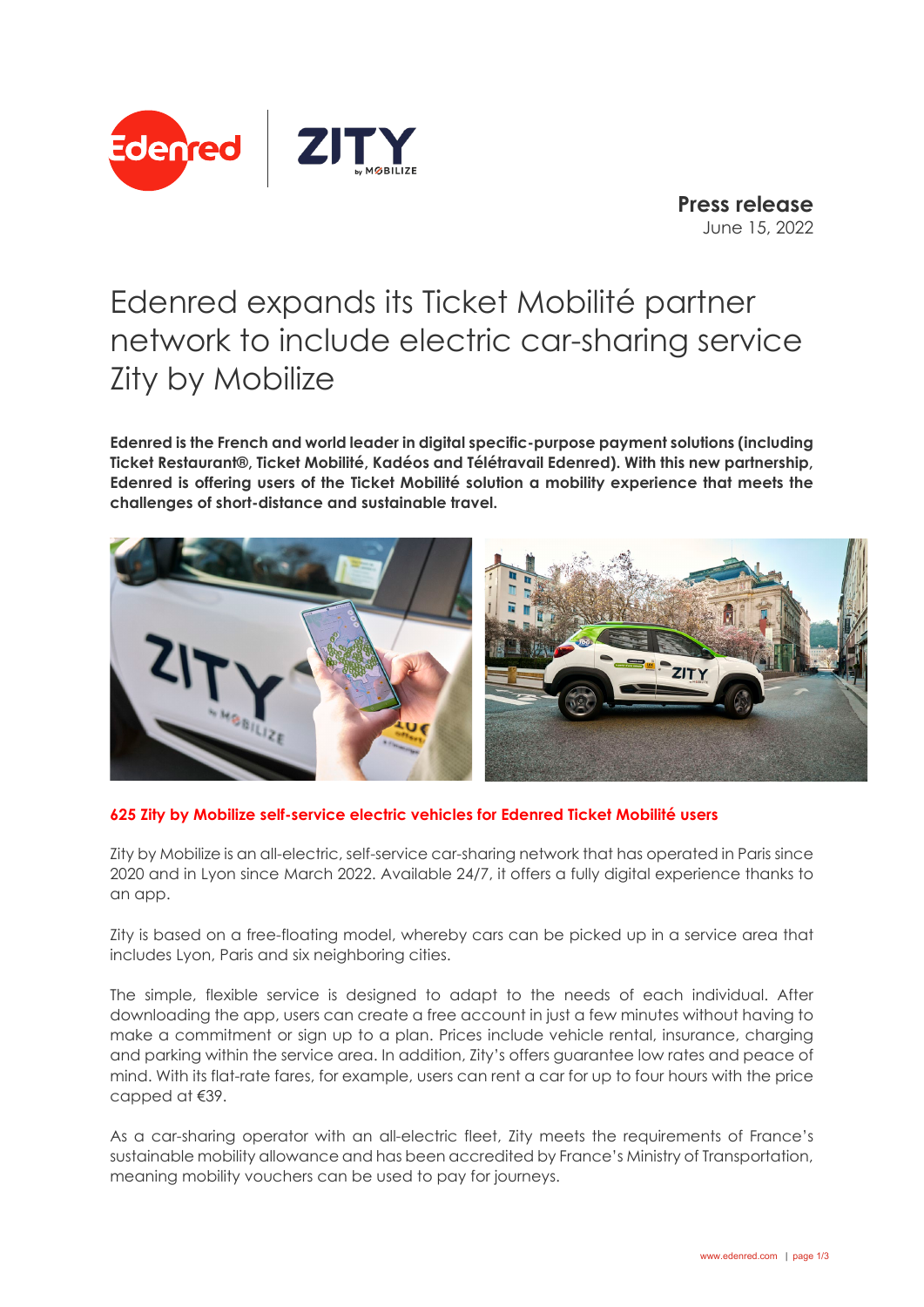**Ilan Ouanounou, General Manager of Edenred France**, said: *"We're very pleased to welcome the Zity by Mobilize all-electric car-sharing service to the Edenred Ticket Mobilité partner network. As green, clean and accessible mobility becomes part of everyday life, this new agreement will help make Ticket Mobilité the most comprehensive network on the market, particularly when it comes to electric vehicles, making green mobility accessible to all."*

With the addition of Zity by Mobilize, the Edenred Ticket Mobilité network has more than 150 partners.

**Alexandra Caubet, General Manager of Zity France**, said: *"In line with current social commitments, we offer our users the opportunity to get around more responsibly and less expensively. That's why Zity is very proud to partner with Edenred and aspires to make its urban mobility services accessible to as many people as possible."*

# **Ticket Mobilité: an easy-to-use digital solution to cover employee commuting costs**

Since the launch of Ticket Mobilité, people at work can think of their commute in the same way as they do their lunch break: as a hassle-free moment with many options, partly paid for by their employer.

Ticket Mobilité works just like the Ticket Restaurant® meal benefit, only for commuting. It gives employees a simple way to have up to €600 per year of their commuting costs covered by their employer, in accordance with the requirements of France's sustainable mobility allowance.

Edenred's Ticket Mobilité solution is a fully digital account that comes with a payment card and a mobile app. In line with France's November 2019 mobility law (*Loi d'Orientation des Mobilités*), it can be used to pay for new sustainable and shared transportation options made possible by the sustainable mobility allowance like cycling and car-sharing, as well as for fuel (gasoline/diesel and electricity). The Ticket Mobilité account, whose use is governed by the new mobility law, can be fully customized to fit the needs of each business.

## **About Edenred**

▬▬

**Edenred,** the everyday companion for people at work, is a leading digital platform for services and payments which connects over 50 million users and 2 million partner merchants in 45 countries via approximately 900,000 corporate clients.

Edenred offers specific-purpose payment solutions for food (such as meal benefits), incentives (such as gift cards, employee engagement platforms), mobility (such as multi-energy, maintenance, toll, parking and commuter solutions) and corporate payments (such as virtual cards).

True to the Group's purpose, "Enrich connections. For good.", these solutions enhance users' well-being and purchasing power. They improve companies' attractiveness and efficiency, and vitalize the employment market and the local economy. They also foster access to healthier food, more environmentally friendly products and softer mobility.

Edenred's 10,000 employees are committed to making the world of work a connected ecosystem that is safer, more efficient and more responsible every day.

In 2021, thanks to its global technology assets, the Group managed close to €30 billion in business volume, primarily carried out via mobile applications, online platforms and cards.